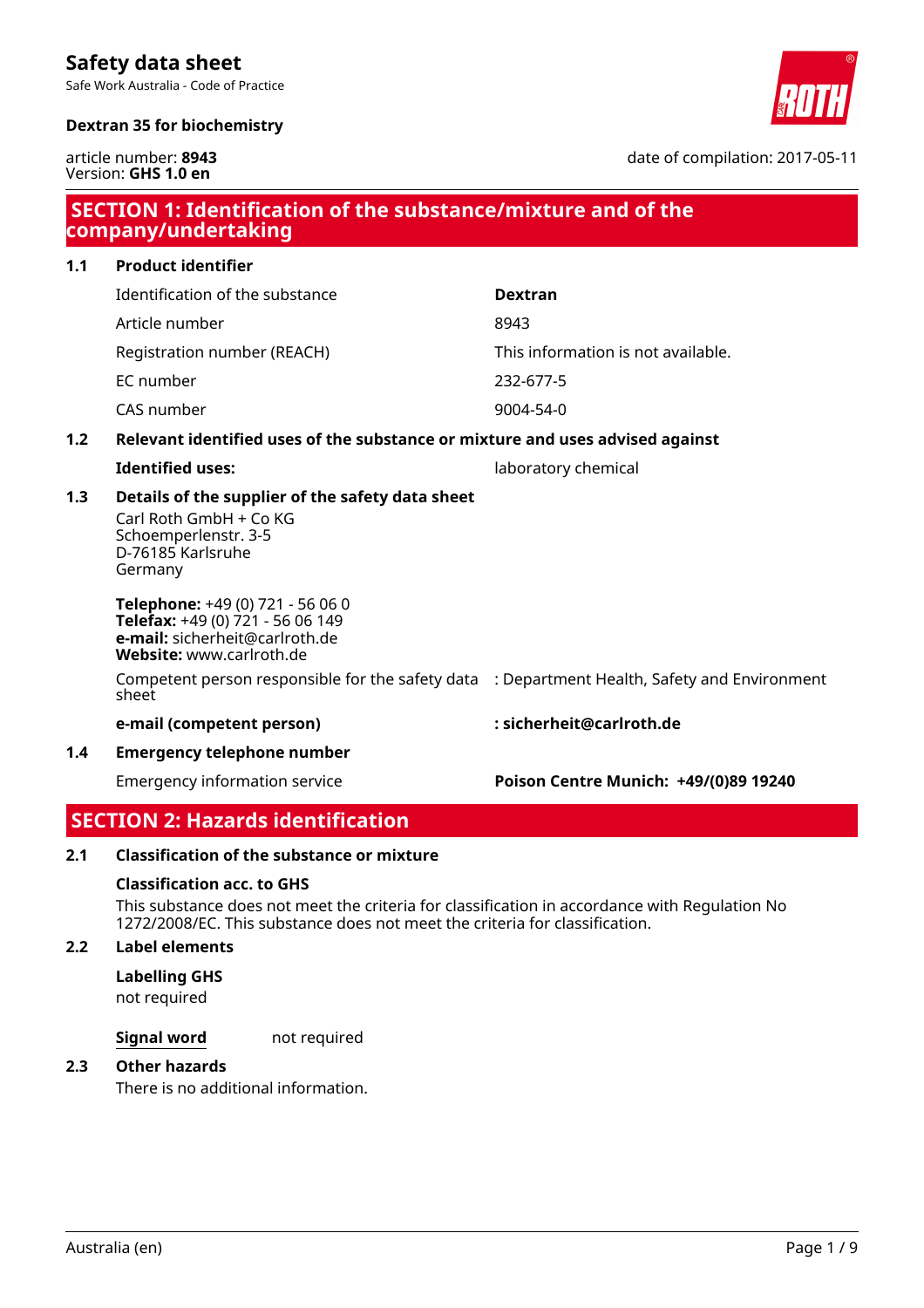Safe Work Australia - Code of Practice



### **Dextran 35 for biochemistry**

### article number: **8943**

**3.1 Substances**

# **SECTION 3: Composition/information on ingredients**

| <b>Substances</b> |                                 |
|-------------------|---------------------------------|
| Name of substance | Dextran                         |
| EC number         | 232-677-5                       |
| CAS number        | $9004 - 54 - 0$                 |
| Molecular formula | $(C_6H_{10}O_5)n$               |
| Molar mass        | 30,000 - 40,000 $\frac{q}{mol}$ |

# **SECTION 4: First aid measures**

### **4.1 Description of first aid measures**



### **General notes**

Take off contaminated clothing.

#### **Following inhalation**

Provide fresh air. In all cases of doubt, or when symptoms persist, seek medical advice.

#### **Following skin contact**

Rinse skin with water/shower.

### **Following eye contact**

Rinse cautiously with water for several minutes. In all cases of doubt, or when symptoms persist, seek medical advice.

#### **Following ingestion**

Rinse mouth. Call a doctor if you feel unwell.

### Irritant effects **4.2 Most important symptoms and effects, both acute and delayed**

### none **4.3 Indication of any immediate medical attention and special treatment needed**

# **SECTION 5: Firefighting measures**

### **5.1 Extinguishing media**

### **Suitable extinguishing media**

Co-ordinate fire-fighting measures to the fire surroundings water spray, foam, dry extinguishing powder, carbon dioxide (CO2)

### **Unsuitable extinguishing media**

water jet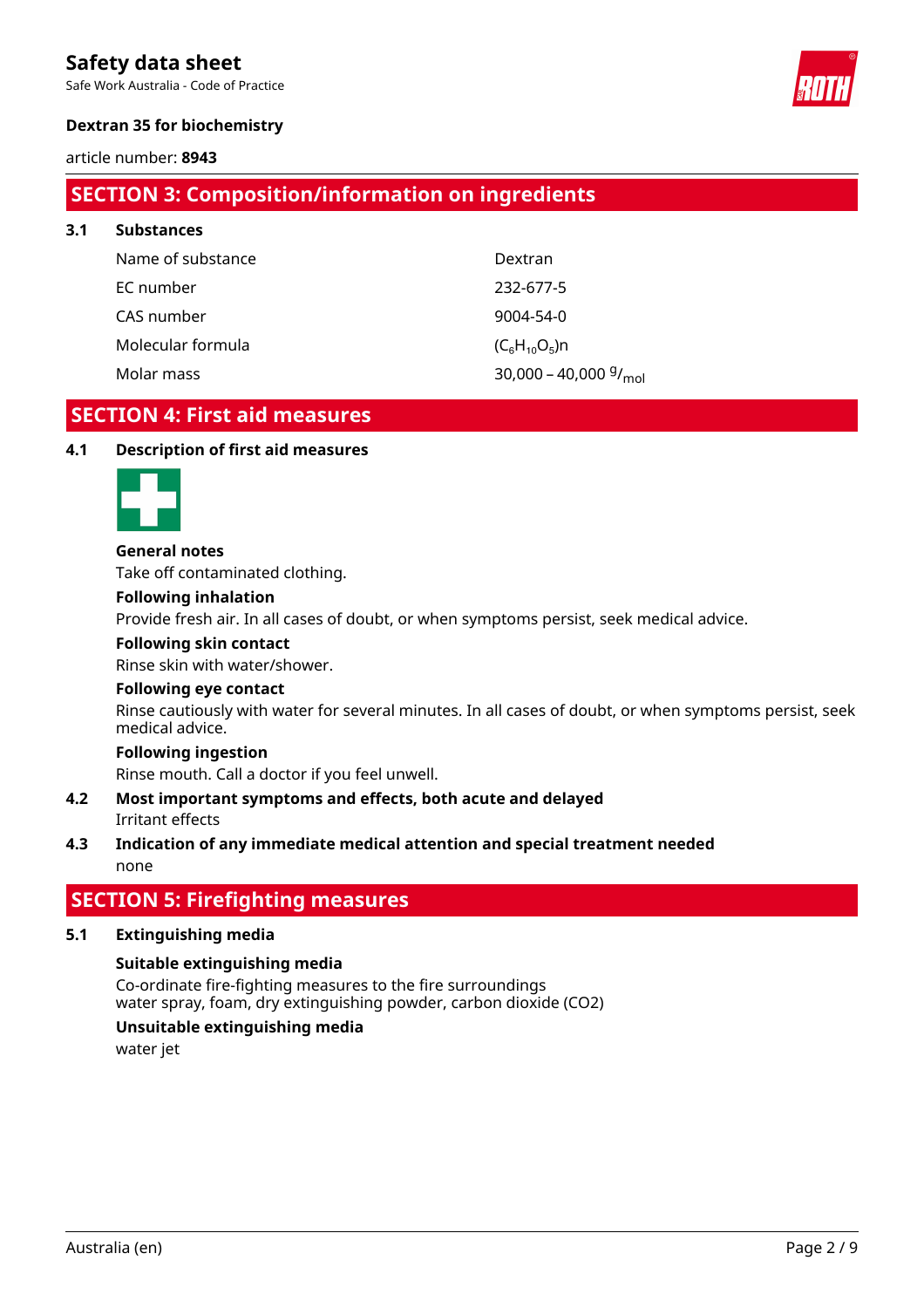Safe Work Australia - Code of Practice

### **Dextran 35 for biochemistry**

article number: **8943**

- **5.2 Special hazards arising from the substance or mixture**
	- Combustible.

### **Hazardous combustion products**

In case of fire may be liberated: carbon monoxide (CO), carbon dioxide (CO2)

### **5.3 Advice for firefighters**

Fight fire with normal precautions from a reasonable distance. Wear self-contained breathing apparatus.

# **SECTION 6: Accidental release measures**

- **6.1 Personal precautions, protective equipment and emergency procedures**
	- Do not breathe dust. **For non-emergency personnel**
- Keep away from drains, surface and ground water. **6.2 Environmental precautions**
- **6.3 Methods and material for containment and cleaning up**

### **Advices on how to contain a spill**

Covering of drains.

Take up mechanically. **Advices on how to clean up a spill**

Place in appropriate containers for disposal. **Other information relating to spills and releases**

Hazardous combustion products: see section 5. Personal protective equipment: see section 8. Incompatible materials: see section 10. Disposal considerations: see section 13. **6.4 Reference to other sections**

# **SECTION 7: Handling and storage**

Avoid dust formation. **7.1 Precautions for safe handling**

Wash hands before breaks and after work. **Advice on general occupational hygiene**

Keep container tightly closed. Store in a dry place. **7.2 Conditions for safe storage, including any incompatibilities**

**Incompatible substances or mixtures**

Observe hints for combined storage.

### **Consideration of other advice**

**• Ventilation requirements**

Use local and general ventilation.

### **• Specific designs for storage rooms or vessels**

Recommended storage temperature: 15 – 25 °C.

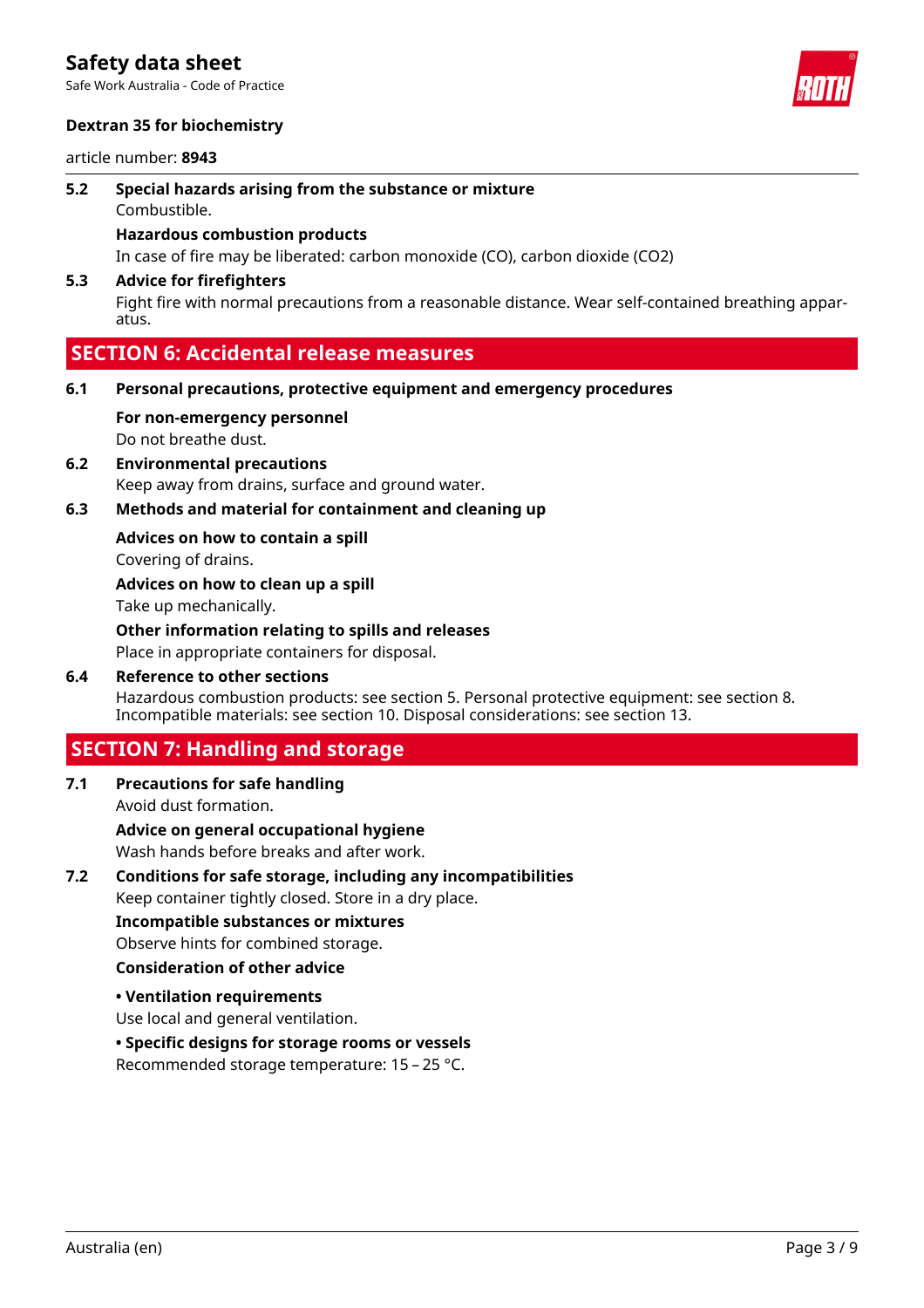Safe Work Australia - Code of Practice



### **Dextran 35 for biochemistry**

article number: **8943**

### No information available. **7.3 Specific end use(s)**

# **SECTION 8: Exposure controls/personal protection**

### **8.1 Control parameters**

### **National limit values**

Data are not available. **Occupational exposure limit values (Workplace Exposure Limits)**

### **8.2 Exposure controls**

**Individual protection measures (personal protective equipment)**



### **Eye/face protection**

Use safety goggle with side protection.

#### **Skin protection**

### **• hand protection**

Wear suitable gloves. Chemical protection gloves are suitable, which are tested according to EN 374.

#### **• type of material**

NBR (Nitrile rubber)

### **• material thickness**

>0,11 mm

### **• breakthrough times of the glove material**

>480 minutes (permeation: level 6)

### **• other protection measures**

Take recovery periods for skin regeneration. Preventive skin protection (barrier creams/ointments) is recommended.

### **Respiratory protection**

Respiratory protection necessary at: Dust formation. Particulate filter device (EN 143). P1 (filters at least 80 % of airborne particles, colour code: White).

### **Environmental exposure controls**

Keep away from drains, surface and ground water.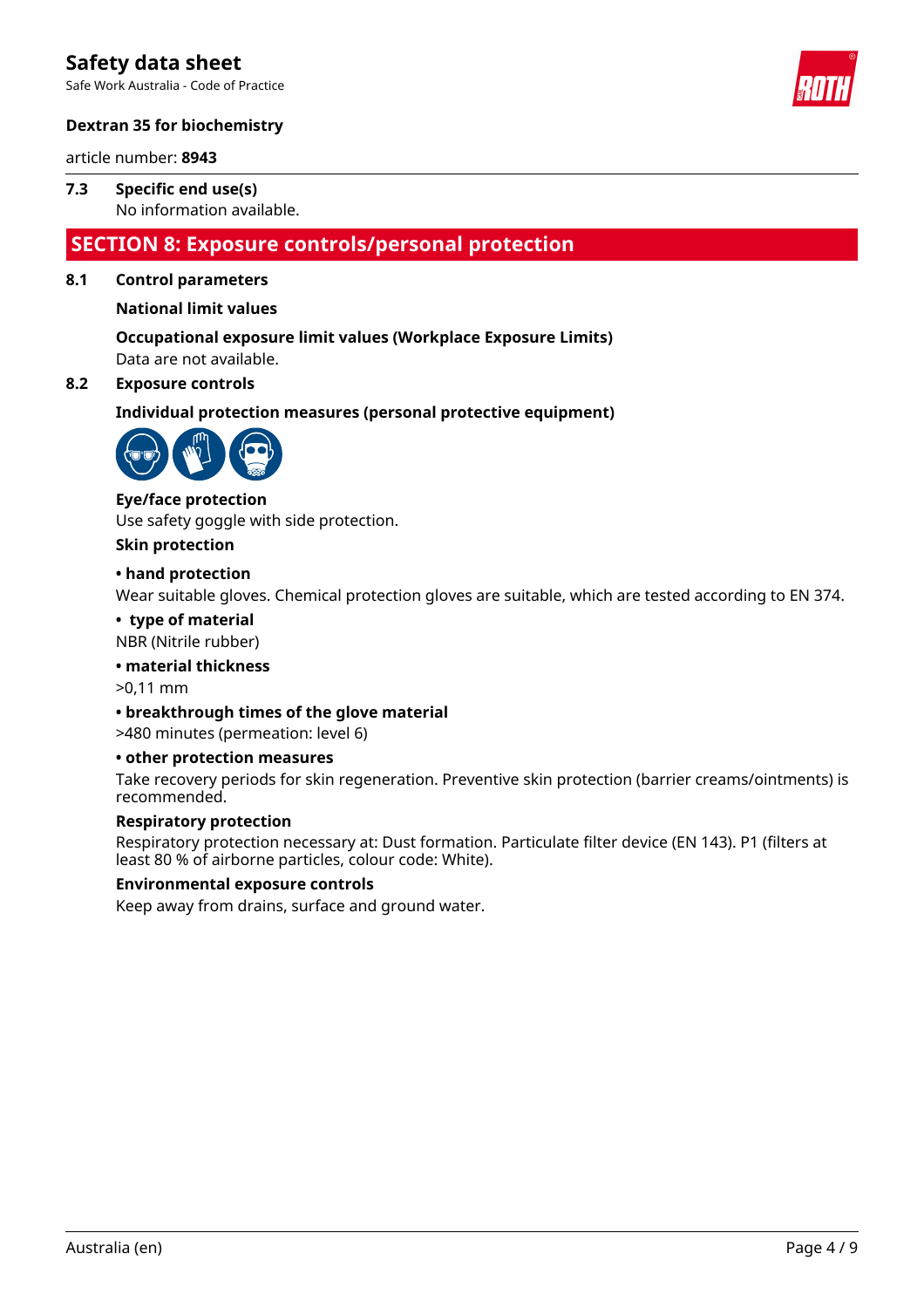Safe Work Australia - Code of Practice

### **Dextran 35 for biochemistry**

article number: **8943**

# **SECTION 9: Physical and chemical properties**

### **9.1 Information on basic physical and chemical properties**

**Appearance** Physical state solid (powder) Colour white - cream Odour odourless Odour threshold and a series are all the No data available **Other physical and chemical parameters** pH (value)  $4 - 7 (100 \frac{g}{l} h^2)(20 \degree C)$ Melting point/freezing point not determined Initial boiling point and boiling range This information is not available. Flash point **not** applicable Evaporation rate no data available Flammability (solid, gas) This information is not available Explosive limits • lower explosion limit (LEL) this information is not available • upper explosion limit (UEL) this information is not available Explosion limits of dust clouds these information are not available Vapour pressure This information is not available. Density **Density Density This information is not available.** Vapour density **This information is not available.** Relative density Information on this property is not available. Solubility(ies) Water solubility and the soluble soluble soluble Partition coefficient n-octanol/water (log KOW) This information is not available. Auto-ignition temperature Information on this property is not available. Decomposition temperature no data available Viscosity not relevant (solid matter) Explosive properties Shall not be classified as explosive Oxidising properties none

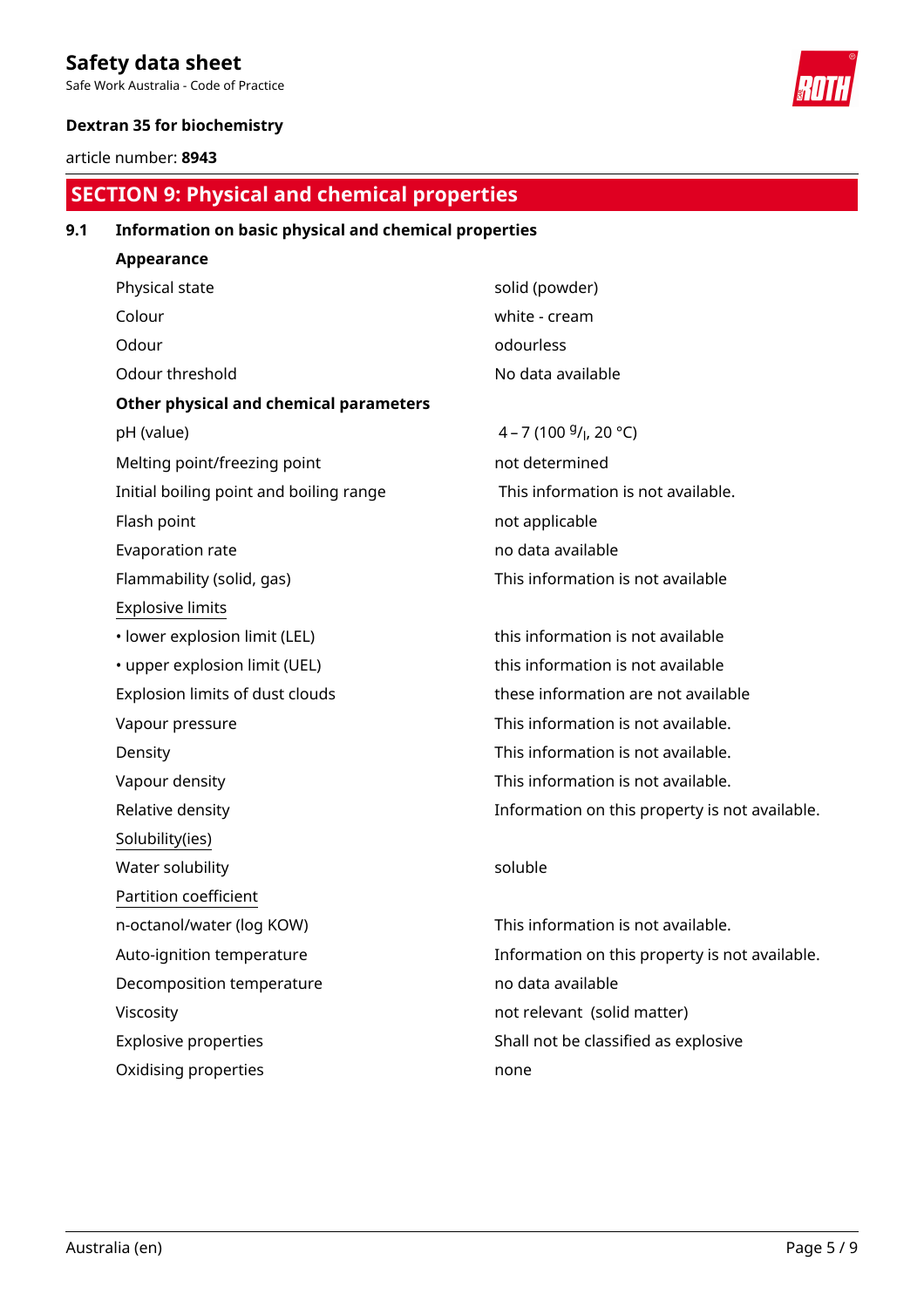Safe Work Australia - Code of Practice



### **Dextran 35 for biochemistry**

article number: **8943**

### There is no additional information. **9.2 Other information**

# **SECTION 10: Stability and reactivity**

### **10.1 Reactivity**

Dust explosibility.

### The material is stable under normal ambient and anticipated storage and handling conditions of temperature and pressure. **10.2 Chemical stability**

Violent reaction with: Strong oxidiser **10.3 Possibility of hazardous reactions**

# **10.4 Conditions to avoid**

There are no specific conditions known which have to be avoided.

### There is no additional information. **10.5 Incompatible materials**

# **10.6 Hazardous decomposition products**

Hazardous combustion products: see section 5.

# **SECTION 11: Toxicological information**

### **11.1 Information on toxicological effects**

### **Acute toxicity**

Shall not be classified as acutely toxic.

| <b>Exposure route</b> | Endpoint <b> </b> | Value                    | <b>Species</b> | <b>Source</b> |
|-----------------------|-------------------|--------------------------|----------------|---------------|
| oral                  | LD50              | >3,000 mg/ <sub>kg</sub> | rat            | <b>TOXNET</b> |

### **Skin corrosion/irritation**

Shall not be classified as corrosive/irritant to skin.

### **Serious eye damage/eye irritation**

Shall not be classified as seriously damaging to the eye or eye irritant.

### **Respiratory or skin sensitisation**

Shall not be classified as a respiratory or skin sensitiser.

### **Summary of evaluation of the CMR properties**

Shall not be classified as germ cell mutagenic, carcinogenic nor as a reproductive toxicant

### **• Specific target organ toxicity - single exposure**

Shall not be classified as a specific target organ toxicant (single exposure).

### **• Specific target organ toxicity - repeated exposure**

Shall not be classified as a specific target organ toxicant (repeated exposure).

### **Aspiration hazard**

Shall not be classified as presenting an aspiration hazard.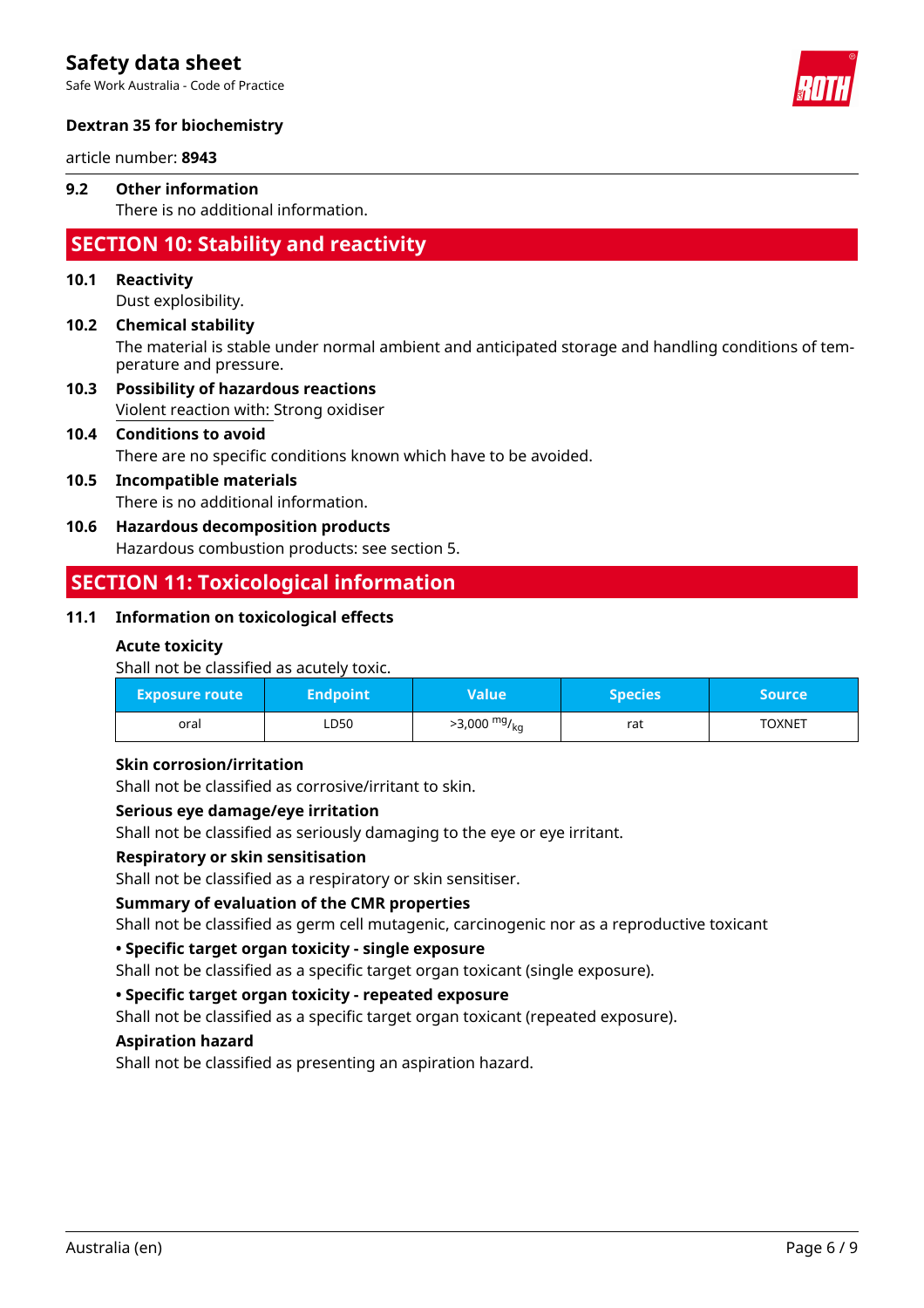Safe Work Australia - Code of Practice

### **Dextran 35 for biochemistry**

article number: **8943**



### **Symptoms related to the physical, chemical and toxicological characteristics**

#### **• If swallowed**

data are not available

#### **• If in eyes**

data are not available

#### **• If inhaled**

Inhalation of dust may cause irritation of the respiratory system

### **• If on skin**

Frequently or prolonged contact with skin may cause dermal irritation

### **Other information**

None

# **SECTION 12: Ecological information**

### **12.1 Toxicity**

acc. to 1272/2008/EC: Shall not be classified as hazardous to the aquatic environment.

- Theoretical Oxygen Demand: Theoretical Carbon Dioxide: **12.2 Process of degradability**
- Data are not available. **12.3 Bioaccumulative potential**
- Data are not available. **12.4 Mobility in soil**
- Data are not available. **12.5 Results of PBT and vPvB assessment**
- Data are not available. **12.6 Other adverse effects**

# **SECTION 13: Disposal considerations**

### **13.1 Waste treatment methods**

Consult the appropriate local waste disposal expert about waste disposal.

### **Sewage disposal-relevant information**

Do not empty into drains.

### **13.2 Relevant provisions relating to waste**

The allocation of waste identity numbers/waste descriptions must be carried out according to the EEC, specific to the industry and process.

#### **13.3 Remarks**

Waste shall be separated into the categories that can be handled separately by the local or national waste management facilities. Please consider the relevant national or regional provisions.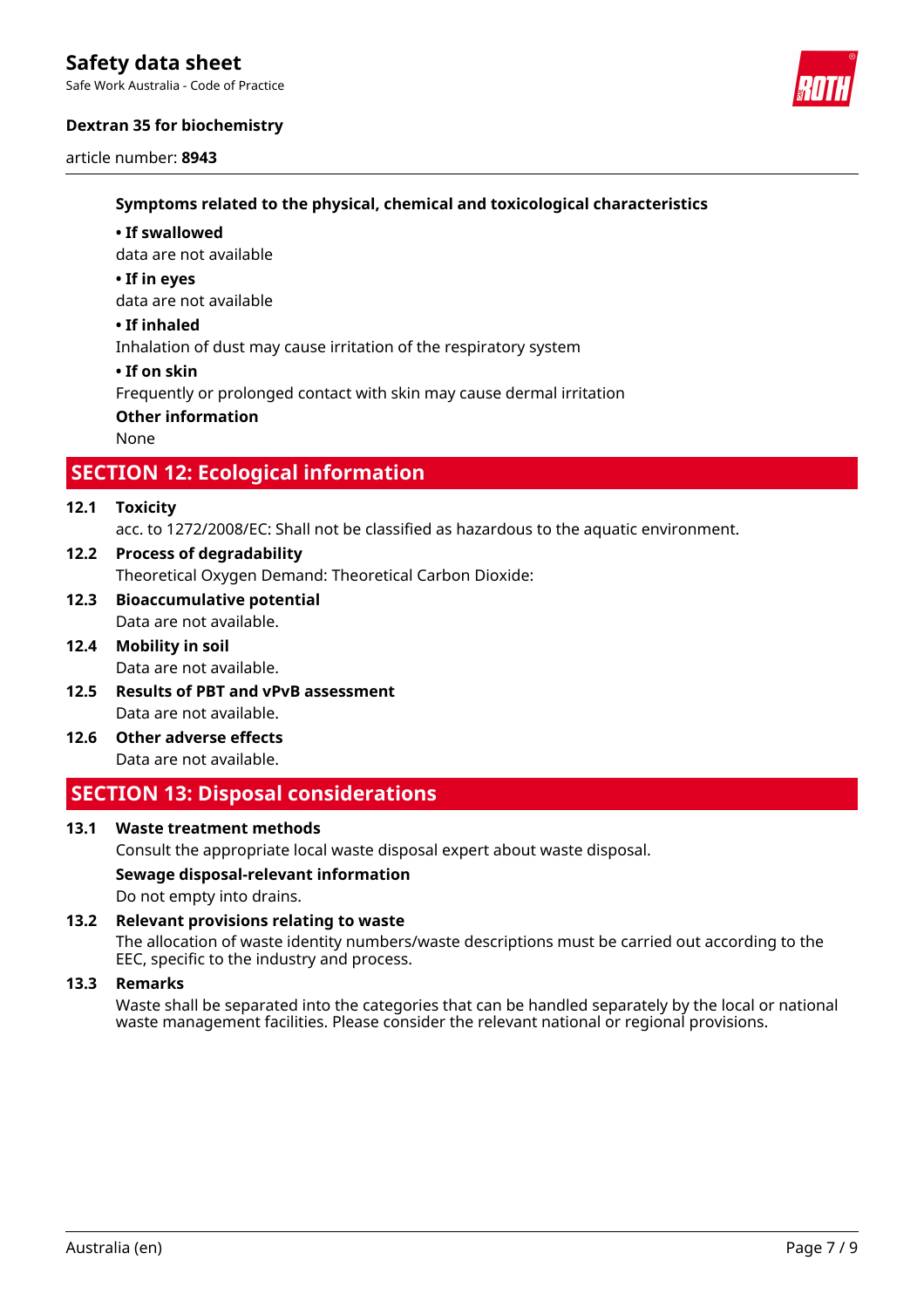Safe Work Australia - Code of Practice



### **Dextran 35 for biochemistry**

article number: **8943**

| <b>SECTION 14: Transport information</b> |                                                                                                                        |                                                                                   |  |  |
|------------------------------------------|------------------------------------------------------------------------------------------------------------------------|-----------------------------------------------------------------------------------|--|--|
| 14.1                                     | UN number                                                                                                              | (not subject to transport regulations)                                            |  |  |
| 14.2                                     | UN proper shipping name                                                                                                | not relevant                                                                      |  |  |
| 14.3                                     | Transport hazard class(es)                                                                                             | not relevant                                                                      |  |  |
|                                          | Class                                                                                                                  |                                                                                   |  |  |
| 14.4                                     | Packing group                                                                                                          | not relevant                                                                      |  |  |
| 14.5                                     | Environmental hazards                                                                                                  | none (non-environmentally hazardous acc. to the danger-<br>ous goods regulations) |  |  |
| 14.6                                     | <b>Special precautions for user</b><br>There is no additional information.                                             |                                                                                   |  |  |
| 14.7                                     | Transport in bulk according to Annex II of MARPOL and the IBC Code<br>The cargo is not intended to be carried in bulk. |                                                                                   |  |  |
| 14.8                                     | <b>Information for each of the UN Model Regulations</b>                                                                |                                                                                   |  |  |
|                                          | • Transport of dangerous goods by road, rail and inland waterway (ADR/RID/ADN)<br>Not subject to ADR, RID and ADN.     |                                                                                   |  |  |
|                                          | • International Maritime Dangerous Goods Code (IMDG)<br>Not subject to IMDG.                                           |                                                                                   |  |  |
|                                          | • International Civil Aviation Organization (ICAO-IATA/DGR)                                                            |                                                                                   |  |  |

Not subject to ICAO-IATA.

# **SECTION 15: Regulatory information**

**15.1 Safety, health and environmental regulations/legislation specific for the substance or mixture**

### **National inventories**

Substance is listed in the following national inventories:

- EINECS/ELINCS/NLP (Europe)
- DSL/NDSL (Canada)
- Toxic Substance Control Act (TSCA)

# **15.2 Chemical Safety Assessment**

No Chemical Safety Assessment has been carried out for this substance.